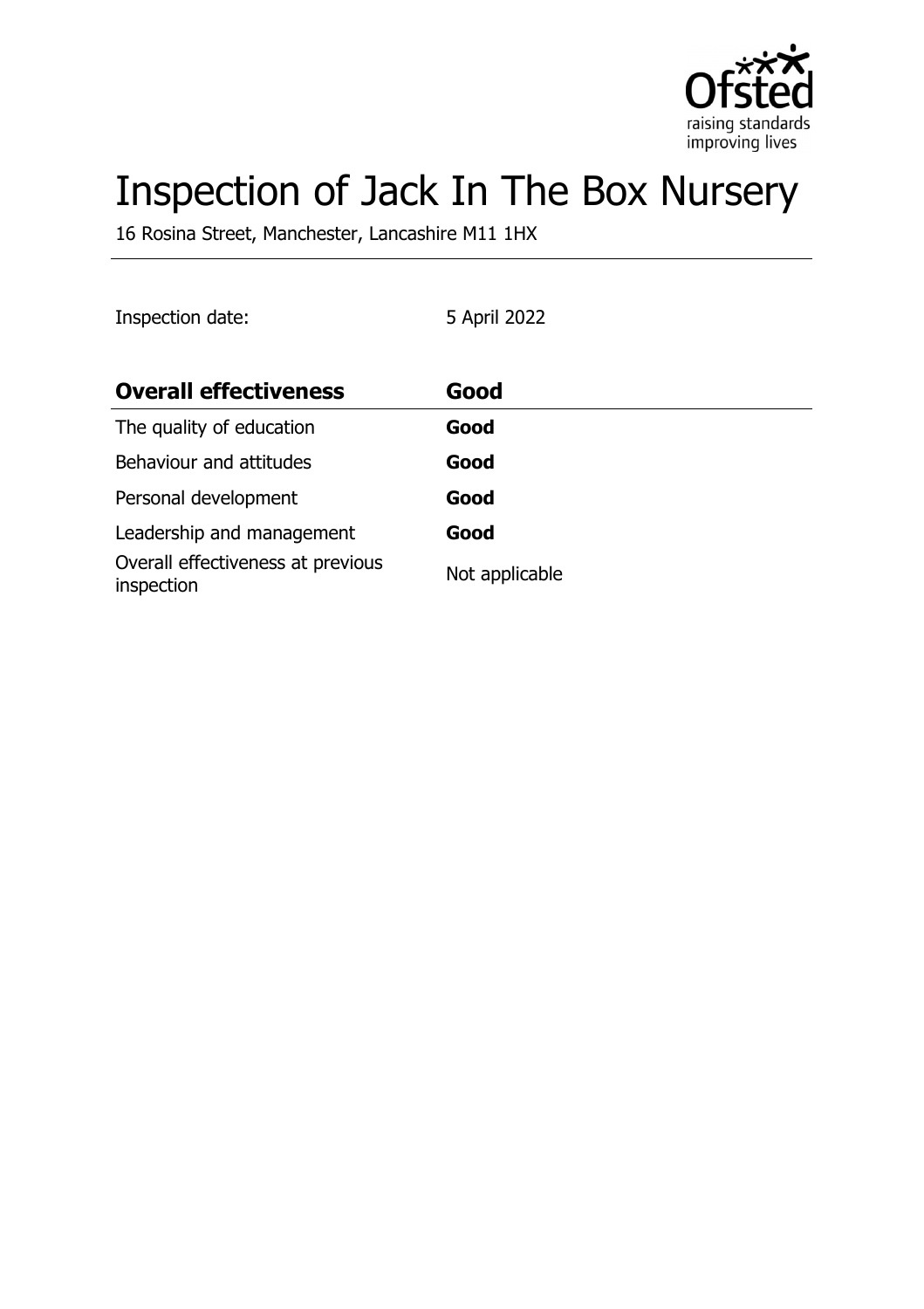

# **What is it like to attend this early years setting?**

## **The provision is good**

Children are happy and thrive in the safe environment. They form secure relationships with their key person, which supports them to become confident and self-assured individuals. Babies have many opportunities to explore using their senses. For example, they mould and manipulate crushed cereal instead of sand, which minimises any risk.

Children's artwork which is annotated with their own comments, such as 'It is an eggplant', is displayed throughout the nursery. This helps to give children a secure sense of belonging. Staff have high expectations for all children, including those who speak English as an additional language. Communication booklets that include pictures and words in children's home languages are used very well. As a result, children are able to express themselves and communicate as they begin to learn new words in English.

Due to the impact of the COVID-19 pandemic, many babies and toddlers who started at the nursery were not vocalising. As a result, they have benefited from lots of opportunities to develop their communication and language. They now join in with songs, babble tunefully and use single words as they play. Children are acquiring lots of knowledge and skills in this vibrant nursery.

## **What does the early years setting do well and what does it need to do better?**

- $\blacksquare$  Leaders and staff share a clear intent for the curriculum and this is implemented consistently throughout the nursery. Children's individual needs and interests are considered as staff plan and provide purposeful activities. This helps to securely develop children's learning and progress.
- Due to the impact of the pandemic, leaders and staff noticed that some preschool children struggled with their fine-motor skills. As a result, they adapted the curriculum by offering a wide variety of activities to help children to develop their finger muscles. These activities help children to catch up, so they are ready for their next stage in learning.
- Staff assess children's communication and language well. For example, they have started to complete early language screening, which means they can identify any delays in timely manner. However, this new programme is not yet fully embedded.
- $\blacksquare$  Staff celebrate the real moments in children's lives. For example, they have made links with the local church, that some children attend with their families. Staff also provide opportunities for children to learn about different cultures and experiences. This helps children to develop positive attitudes towards others and enables them to become valuable citizens.
- Children with special educational needs and/or disabilities are identified early.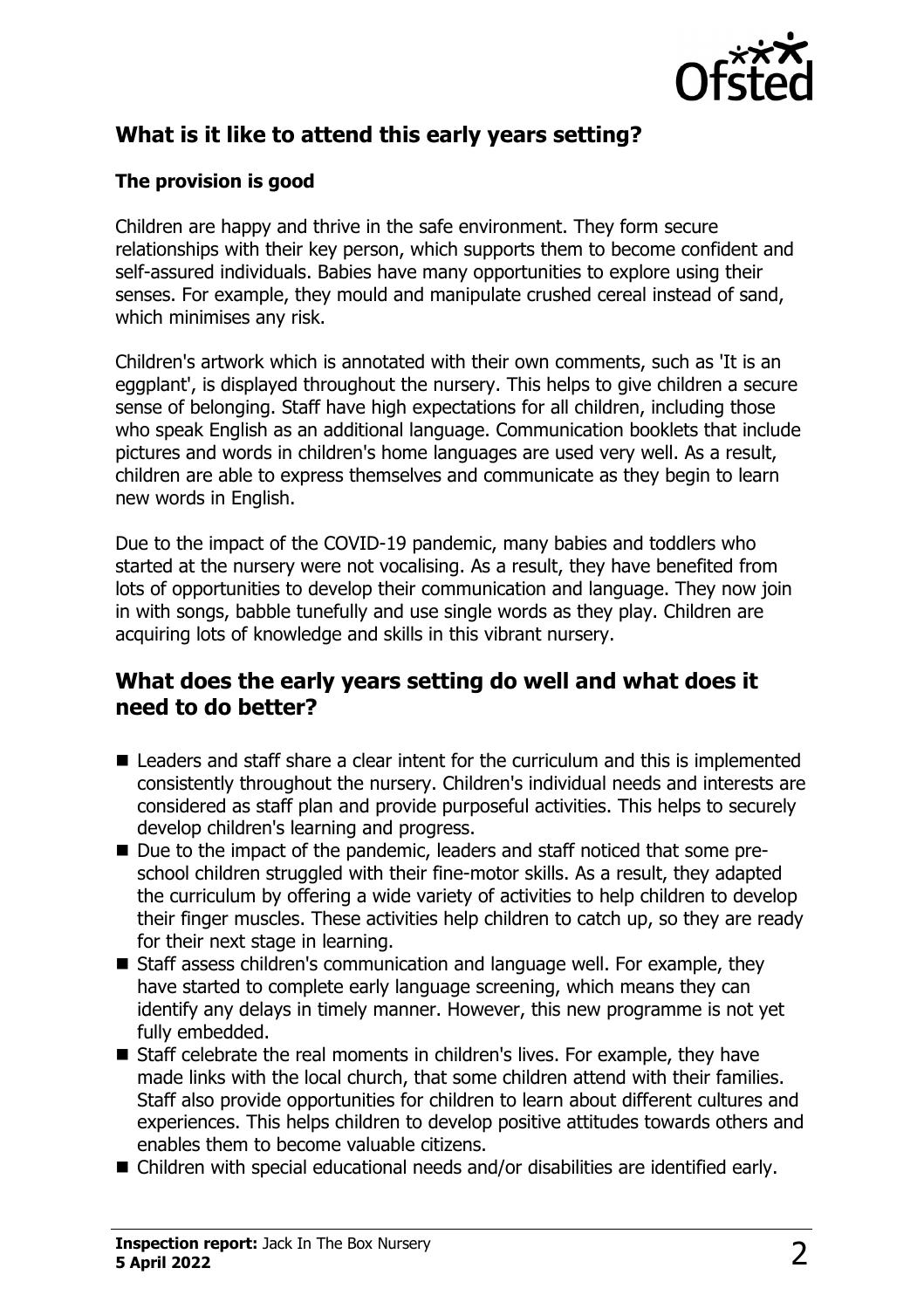

Staff work closely with parents and other professionals. This helps children to make the best possible progress given their starting points.

- Staff manage children's behaviour well by instilling the nursery's 'golden rules' and encouraging good manners. This helps children to learn respect and consideration for others. Consequently, children are very well behaved and form good relationships with their peers.
- Children are encouraged to be independent, which helps to prepare them for their next stage of learning. For example, babies feed themselves at mealtimes, while pre-school are encouraged to serve their own meals. Children are building their skills securely and steadily as they progress through the nursery.
- $\blacksquare$  The role of the key person is well embedded. Children have strong relationships with their key person, which encourage them to thrive emotionally and socially.
- Partnership with parents is strong. Staff greet their key children and parents at the door and a thorough handover takes place. Staff also use an online app to inform parents about their children's learning and activities they can try at home. This keeps parents up to date and also helps to extend their children's learning at home.
- $\blacksquare$  The newly appointed manager and staff work well as a team. They are committed to developing their skills and benefit from the high levels of support from leaders. Staff have undertaken an abundance of training, so that children get the best care and education. However, the impact of this training is not yet fully embedded.

# **Safeguarding**

The arrangements for safeguarding are effective.

Leaders have robust procedures in place to monitor safeguarding. Staff are fully aware of the procedures to follow if they have any concerns. Leaders act promptly by referring concerns to the relevant agencies. As a result, children and their families get the support that they need.

Hygiene is given a high priority at the nursery. For example, children are encouraged to wash their hands before meals, after nappy changing or toileting. Children have many opportunities to learn about safety. For example, as they use knives to cut the cucumber for the African snails, they do this with care. They also remind each other of the rules about using knives. This shows that children are developing a good understanding of risks and consequences.

## **What does the setting need to do to improve?**

#### **To further improve the quality of the early years provision, the provider should:**

 $\blacksquare$  embed knowledge from training to further support children's learning and development.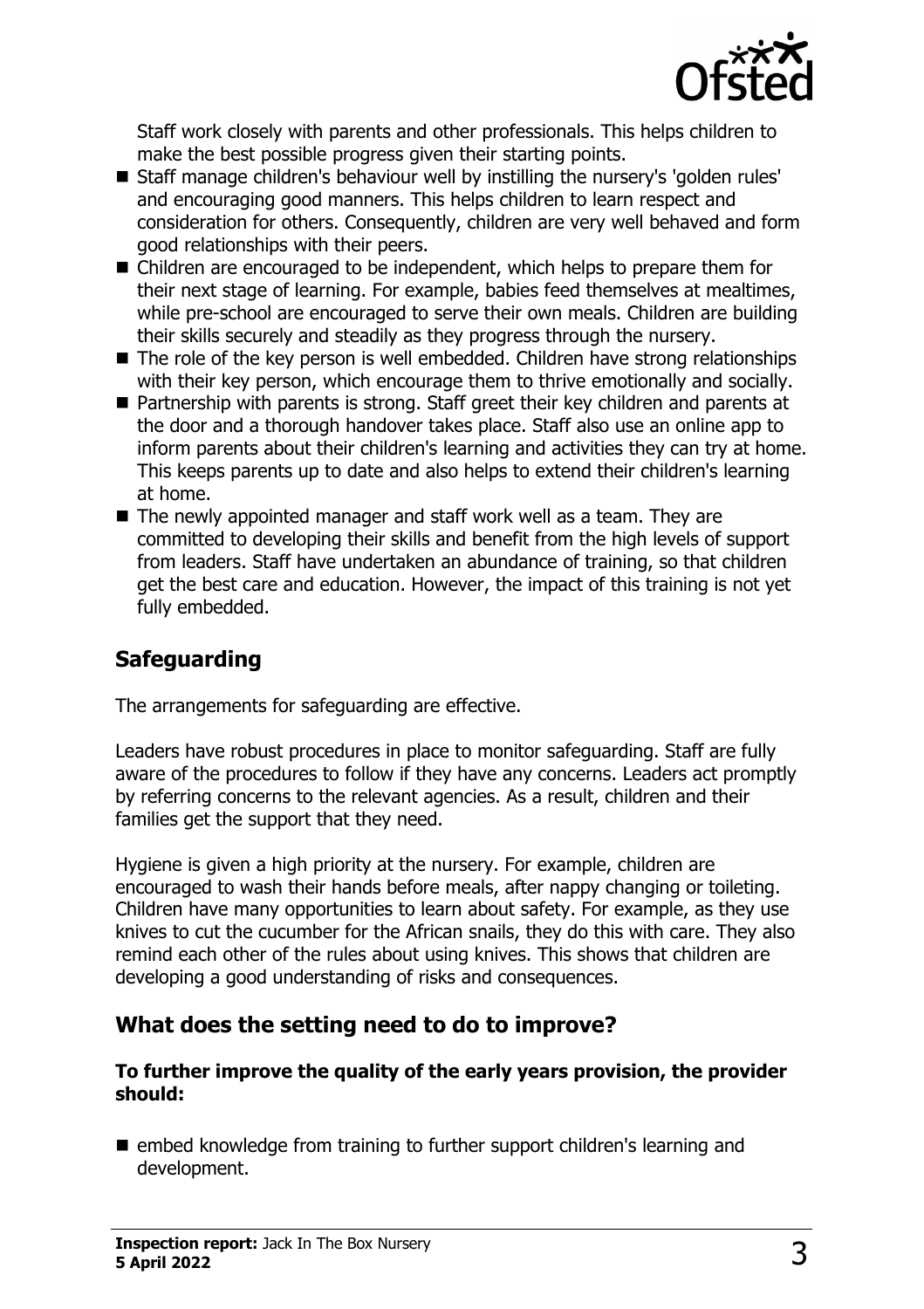

| <b>Setting details</b>                              |                                                        |
|-----------------------------------------------------|--------------------------------------------------------|
| Unique reference number                             | 2553895                                                |
| <b>Local authority</b>                              | Manchester                                             |
| <b>Inspection number</b>                            | 10221605                                               |
| <b>Type of provision</b>                            | Childcare on non-domestic premises                     |
| <b>Registers</b>                                    | Early Years Register, Compulsory Childcare<br>Register |
| Day care type                                       | Full day care                                          |
| Age range of children at time of<br>inspection      | $1$ to $4$                                             |
| <b>Total number of places</b>                       | 39                                                     |
| Number of children on roll                          | 52                                                     |
| Name of registered person                           | Hazeledge Limited                                      |
| <b>Registered person unique</b><br>reference number | 2553894                                                |
| <b>Telephone number</b>                             | 0161 370 6465                                          |
| Date of previous inspection                         | Not applicable                                         |

# **Information about this early years setting**

Jack In The Box Nursery registered in 2019. The nursery employs eight members of childcare staff. Of these, seven hold appropriate early years qualifications at level 3 or above. The nursery opens from Monday to Friday, 51 weeks a year. Sessions are from 7.30am until 6pm. The nursery provides funded early education for two-, three- and four-year-old children.

# **Information about this inspection**

#### **Inspector**

Michelle Highcock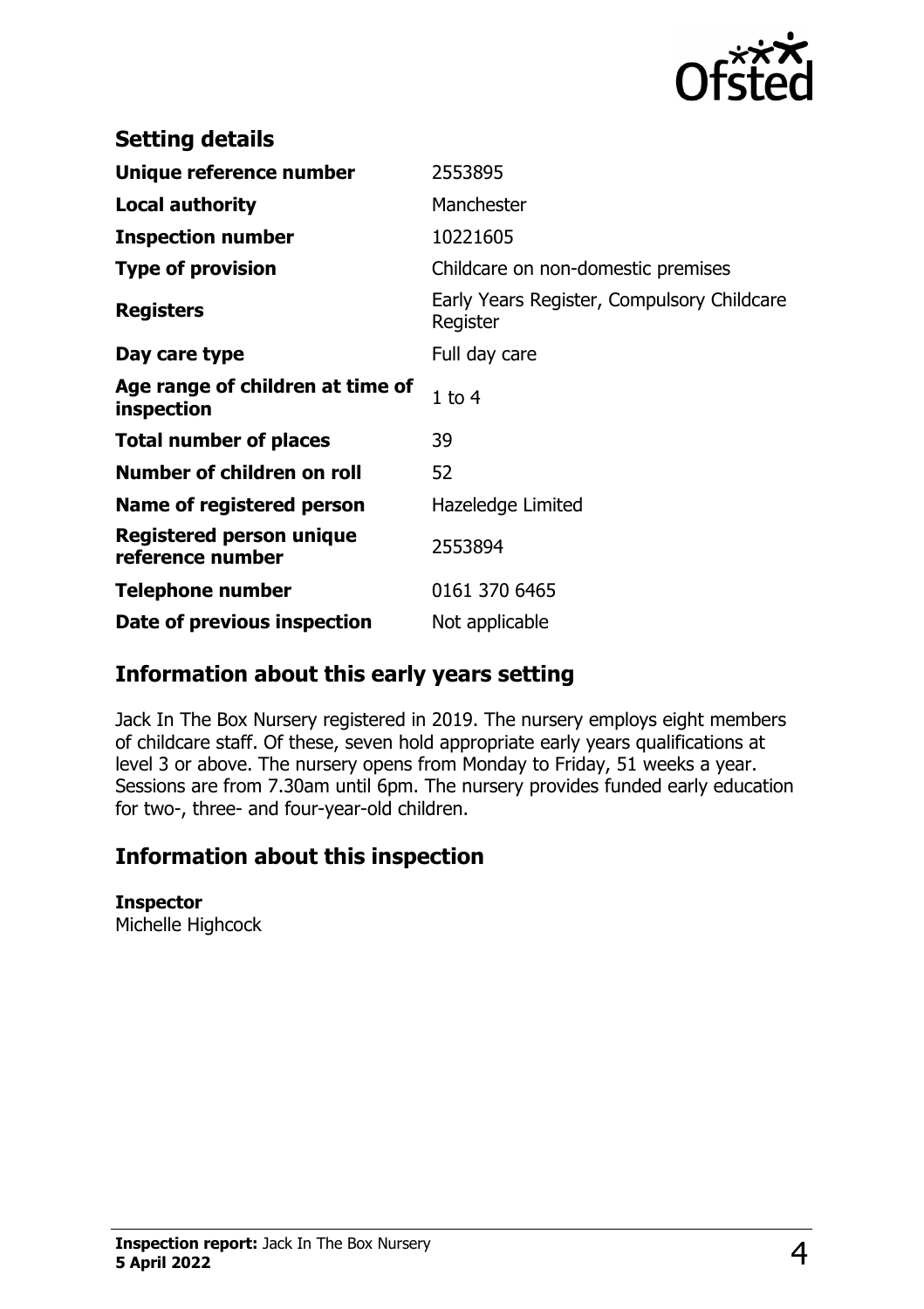

### **Inspection activities**

- $\blacksquare$  This was the first routine inspection the provider received since the COVID-19 pandemic began. The inspector discussed the impact of the pandemic with the provider and has taken that into account in their evaluation of the provider.
- $\blacksquare$  The manager joined the inspector on a learning walk and talked to the inspector about their curriculum and what they want their children to learn.
- $\blacksquare$  The inspector talked to staff at appropriate times during the inspection and took account of their views.
- $\blacksquare$  The inspector observed the interactions between staff and children.
- $\blacksquare$  The inspector carried out a joint observation of a fine motor activity with the manager.
- $\blacksquare$  Parents shared their views of the nursery with the inspector.
- $\blacksquare$  The inspector looked at relevant documentation and reviewed evidence of the suitability of staff working in the nursery.

We carried out this inspection under sections 49 and 50 of the Childcare Act 2006 on the quality and standards of provision that is registered on the Early Years Register. The registered person must ensure that this provision complies with the statutory framework for children's learning, development and care, known as the early years foundation stage.

If you are not happy with the inspection or the report, you can [complain to Ofsted](http://www.gov.uk/complain-ofsted-report).